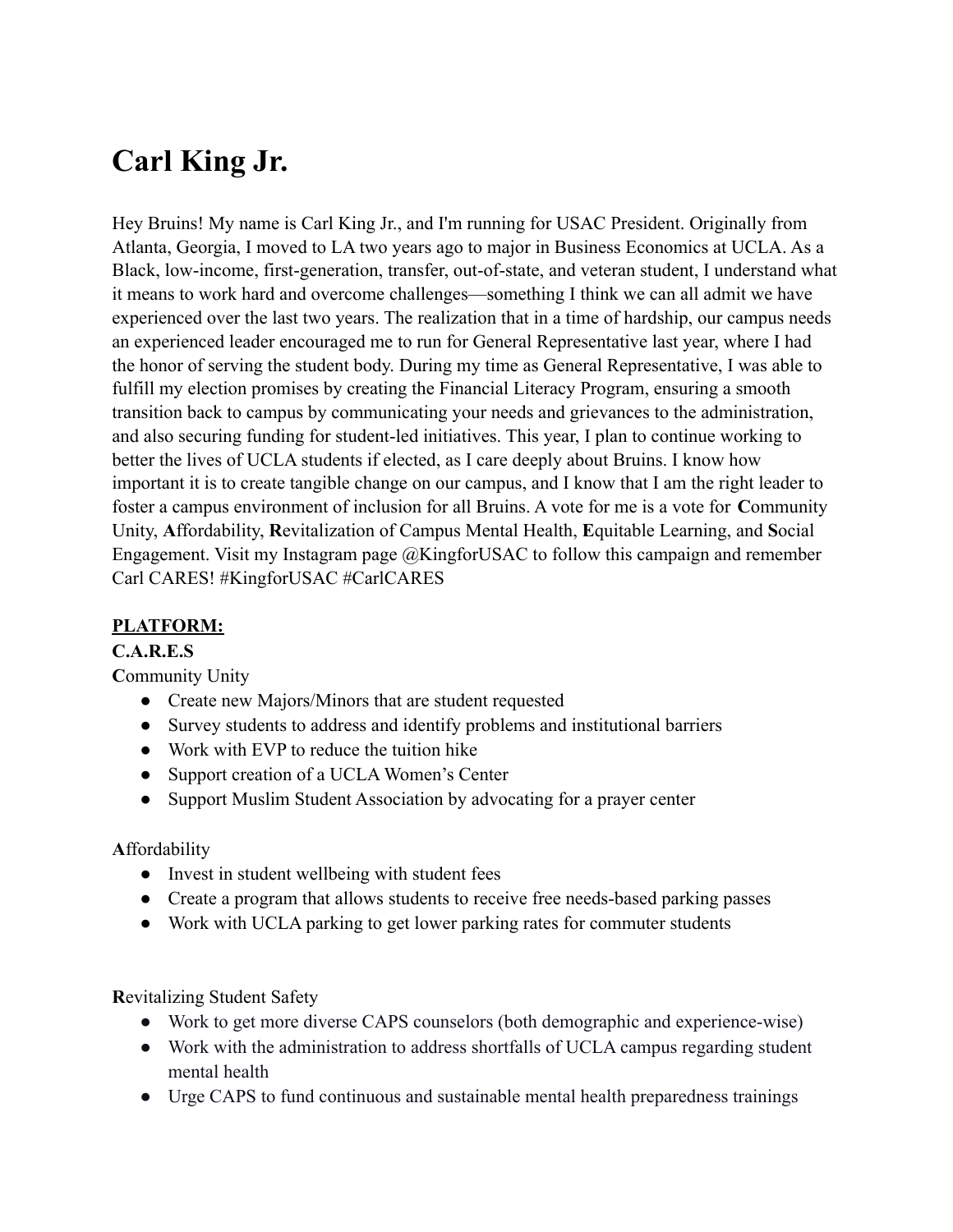• Revamp UCLA security to ensure physical safety for all Bruins

## **E**quitable Learning

- Work alongside departments and student organizations to improve established programs (AAP, CCCP, etc.) for low-income, first-generation, and transfer students
- Work with the career center to encourage the creation of a post-graduate success timeline
- Advocate for hybrid learning by pushing for BruinCast expansion

## **S**ocial Engagement

- Create tangible and fun ways to get Bruins back engaged socially on campus (Bring back the Historic Bruin Mardi Gras Event)
- Provide free transportation within a certain proximity to campus via rideshare, and/or scooters so that students can explore LA and travel safely around Westwood

## **EXPERIENCE**

## **Current USAC General Representative #3**

● I currently serve as one of 15 elected student officers, representing 31,000+ UCLA undergraduate students through local, national, and campus policies. I executed campaign promises on four main priorities: affordable mental health access, a smooth transition back to in-person learning, financial literacy, and campus maintenance.

## **Humanitarian Award Recipient**

● During my time serving as a U.S. Marine, I traveled to over six countries in the Indo-Asia Pacific and was awarded for my humanitarian service. Having the opportunity to help children and the elderly in these countries allowed me to become a compassionate and empathetic leader.

## **Volunteer with Habitat for Humanity/ World Vision 4 R.E.A.L**

● I was an active volunteer for Habitat for Humanity. While volunteering, I participated in building affordable housing for low income families. I was also selected as the President of the World Vision organization, (*4 R.EA.L).*

## **Member of Bruin Students of Color Delegation**

● I was selected to the Bruin Students of Color Delegation where I was active in addressing issues that Students of Color face on campus. I worked to establish concrete